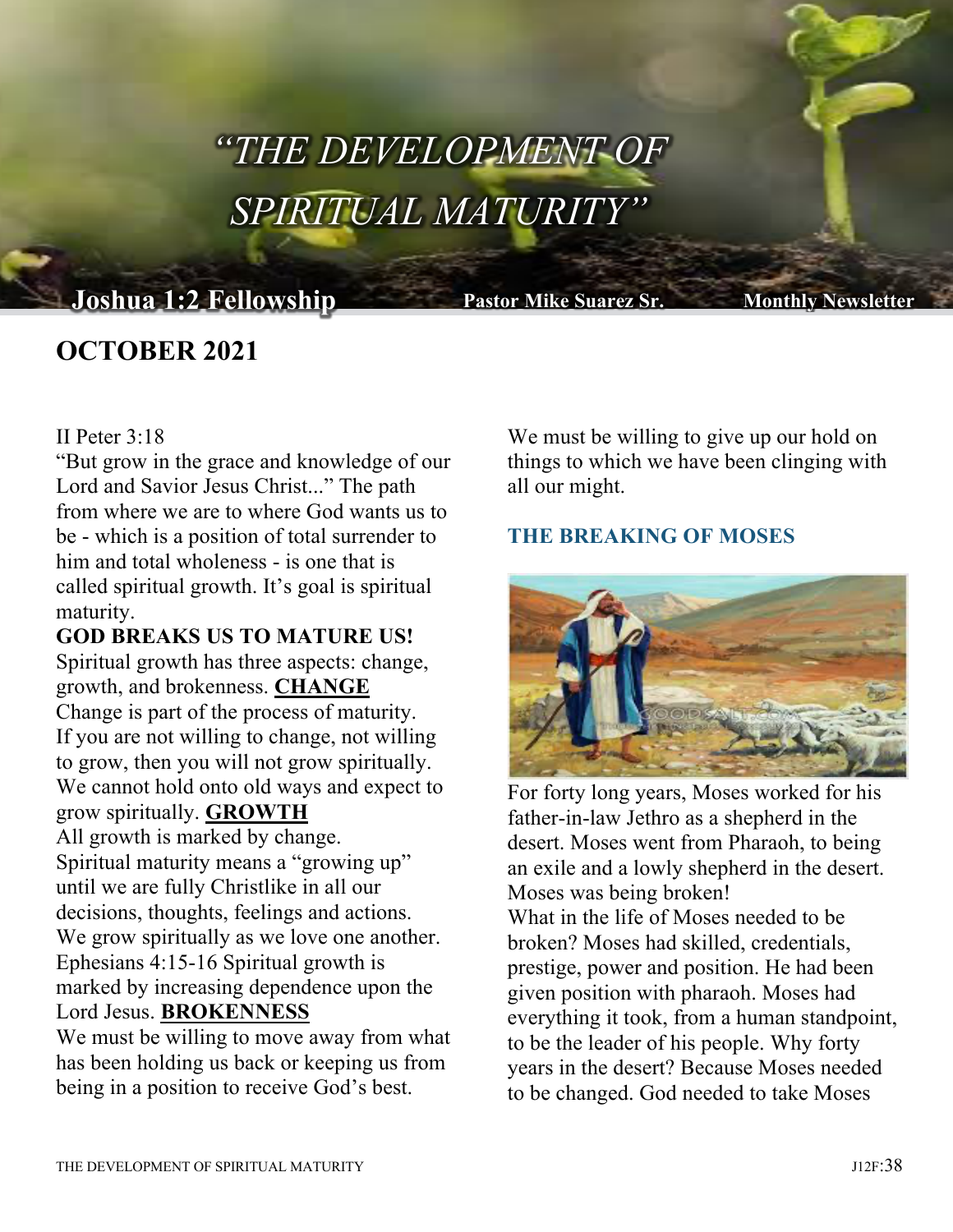from a position of self-reliance to a position of total reliance upon Him. God had to remove the Egypt in Moses so that when God delivered His people from Egypt, God would get the glory. This would allow the Hebrews to put their trust in God. God's purpose in breaking Moses was with a much larger intent of breaking the Israelites so that he might refashion them to be His people. In breaking Moses, God stripped him of everything he had known as a child and a young man. Moses lost his family, his palatial home, his privileges, his power, his pride, everything when he fled to the desert. Over the years, God changed Moses. Moses moved from being self-centered to being God-centered.

### **A STRIPPING AWAY OF EVERYTHING NOT OF GOD**



God will break and keep on breaking us until all resentment, hostility, anger, and selfimportance have been broken out of our lives. For forty years, Moses was in the process of being shredded, crushed back down into the potter's wheel, pruned, and chiseled until Moses recognized himself. The Moses whom God sent back to Pharaoh to lead the Hebrews out of Egypt was not the man who fled from Pharaoh.

## **BROKENNESS IS COUNTER CULTURAL**

So much of brokenness goes against what we are taught in our culture. We are taught to be self-confident, to make our plans and set our goals. Moses had the same upbringing in Pharaoh's court. "Moses was educated in all the wisdom of the Egyptians and was powerful in speech and action." Acts 7:22 In the desert, Moses had to learn to be Godreliant. He had to let God set the program for him and do whatever God asked him to do. Jesus set the example in relying upon God! "Anyone who has seen me has seen the Father... The words that I say to you are not just my own. Rather, it is the Father, living in me, who is doing His work. Believe Me when I say that I am in the Father and the Father is in Me." John. 14:9-11 Jesus was living out God's divine plan. This is what God desired for Moses and what He desires for us. Someone said, "A soul is converted in a moment of time, but to become a saint takes a lifetime."

## **PREPARATION FOR SUPERNATURAL MINISTRY**

God uses BROKENNESS to prepare a person for supernatural ministry. God caused Moses to mature spiritually so that he could liberate his people from bondage. God gave Moses a supernatural ministry. Supernatural ministry requires the power of the Holy Spirit. This is why Moses could not trust in nothing that was of the flesh. God sent Moses to Pharaoh with only one thing – God's staff. "So Moses took... the **STAFF**